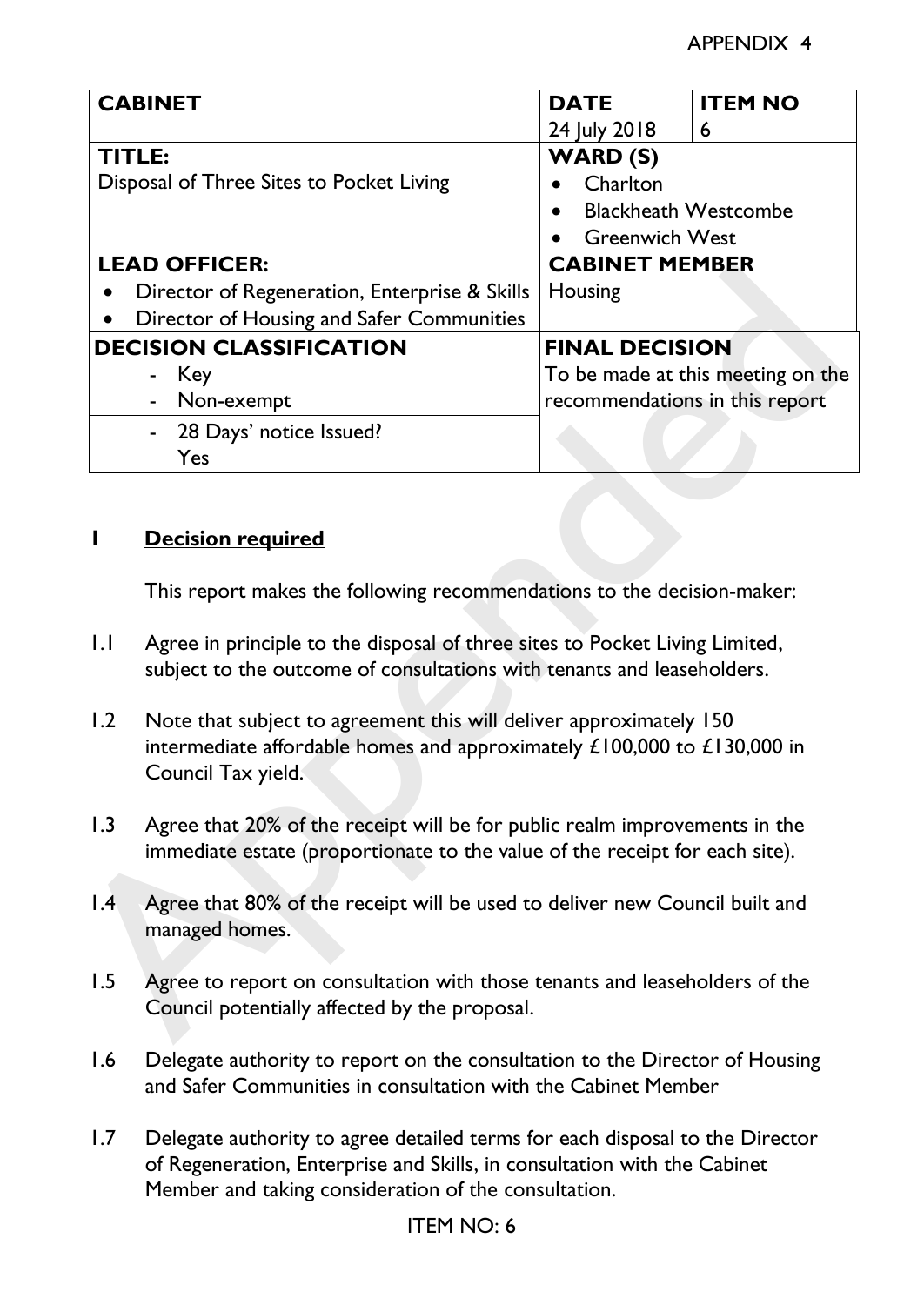- 1.8 Agree to treat the information presented at Exempt Appendix 1 as exempt under the provisions of the Local Government Act 1972, Schedule 12A on the basis of 3) Information relating to the financial or business affairs of any particular person (including the authority holding that information).
- 1.9 Agree that the exempt information, presented at Exempt Appendix 1 is not subsequently released to the press or public.

## **2 Links to the Royal Greenwich Strategy**

- 2.1 This report relates to the following Council objectives from the Greenwich Corporate Plan 2014 - 2018:
	- Promote economic prosperity
	- Ensure a healthy and safe living environment
	- Support and protect children and families in need
	- Social care and health
	- Housing

## **3 Purpose of Report and Executive Summary**

- 3.1 This report recommends the disposal of three sites to Pocket Living Limited ("Pocket") to deliver approximately 150 affordable homes
- 3.2 Disposal of the sites to Pocket would offer an opportunity to secure three new developments that will provide 100% intermediate affordable housing for sale to first-time buyers who live or work in the borough and whose income is *up to* £90,000 per annum and note that 70% of Pocket purchasers have incomes of less than £40,000. Subsequently released to the press or public.<br>
2. Links to the Royal Greenwich Strategy<br>
2.1 This report relates to the following Council objectives from the Greenwich<br>
2.1 This report relates to the following Council obje
	- 3.3 The sites are located on Council housing estates and are not considered to be in optimal use as they are currently used as car parking and garages.
	- 3.4 Disposal of the sites would result in some loss of amenity to secure tenants of the Council and, in such circumstances; legislation requires local authorities to consult with tenants. This report seeks authority to report on the consultations.
	- 3.5 As the anticipated capital receipt for each site exceeds  $£100,000$ , any disposal will require approval by Cabinet in accordance with the Scheme of Delegations in the Council's constitution.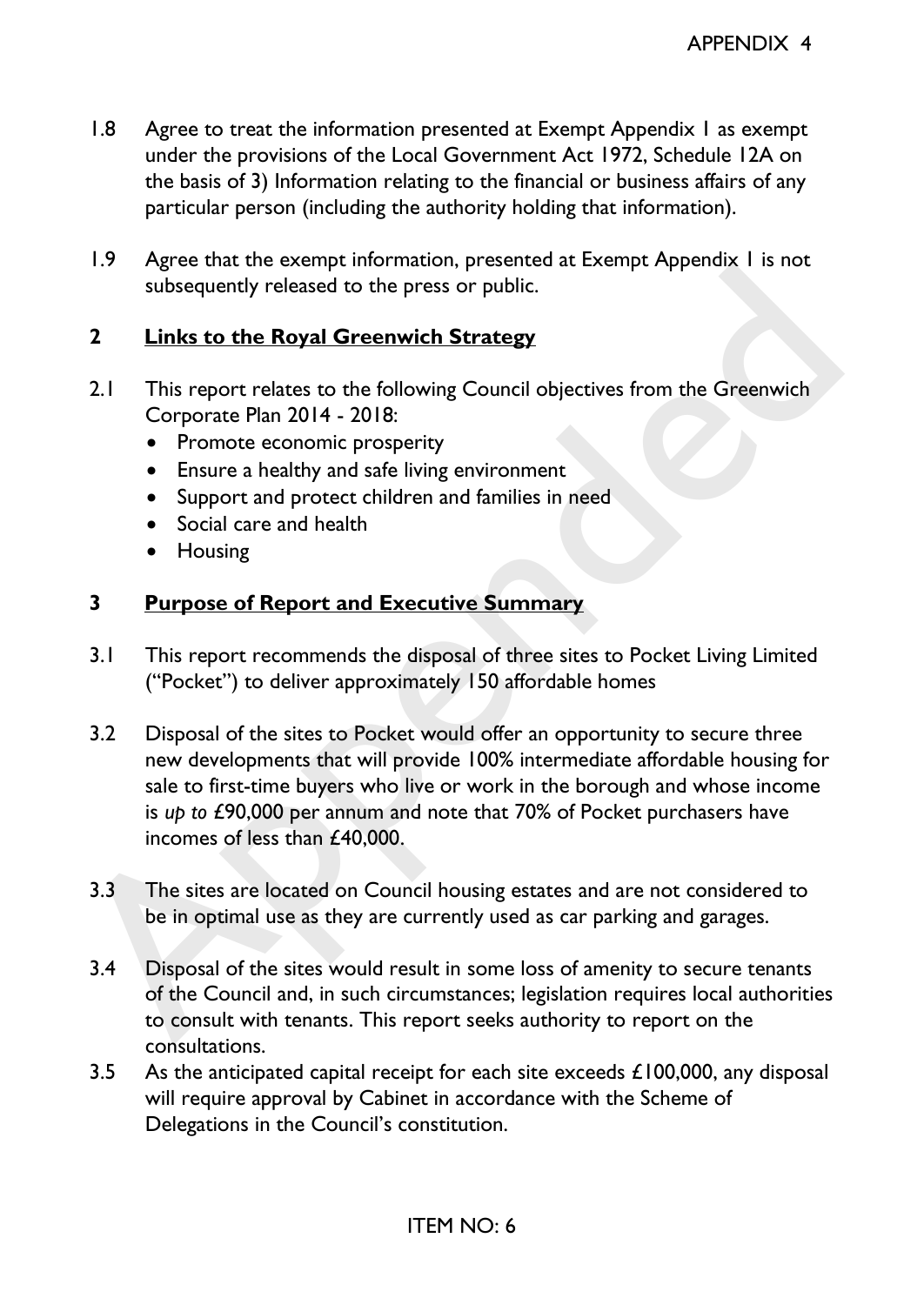## **4 Introduction and Background**

- 4.1 Pocket approached the Council to express an interest in developing small to medium sized developments of one bedroom affordable homes with a 20% discount and a restrictive covenant that controls the future affordability of the homes in perpetuity. Pocket was created in 2005 and since then has secured significant loan funding from the £51.6m from GLA (since 2013) and £35m from the Homes & Communities Agency.
- 4.2 Pocket have confirmed that they are signed up to the London Living Wage. They have also confirmed that they provide homes that are equivalent to Code for Sustainable Homes Level 4. Pocket homes will also be excluded from the ability to opt into a CPZ and this will be included within the S106 agreement. From the Homes & Communities Agency.<br>
And the Homes & Communities Agency.<br>
And the confirmed that they are signed up to the London Living Wage.<br>
They have also confirmed that they provide homes that are equivalent to<br>
Code
	- 4.3 Appendix 1 to this report provides a map showing the London boroughs where they have delivered completed developments, are in construction or in pre-construction stages.
	- 4.4 The following statistics have been provided by Pocket:
		- Across London the average Pocket buyer is 32 years old
		- 70% of Pocket buyers earn less than £40,000
		- Approximately 50% of Pocket buyers work in the public and charitable sectors
		- Approximately 50% of Pocket buyers use Help to Buy (a government scheme aimed at helping people to become home owners)
		- To date, 764 homes have been completed or are currently under construction
		- Pocket is working with over half of London's local authorities to deliver affordable intermediate housing
	- 4.5 Following discussions, three sites have been identified as being potentially suitable for development by Pocket.
	- 4.6 The sites are held in the Housing Revenue Account and are currently in use as parking and garage areas on RBG housing estates in the following locations:

| <b>Site</b>           | <b>Comments</b>                           |
|-----------------------|-------------------------------------------|
| The Heights, Charlton | Site extends to approximately 1,200       |
| (The Heights Estate)  | $\mathsf{I}$ m2, shown for identification |
|                       | purposes edged red on Plan I in           |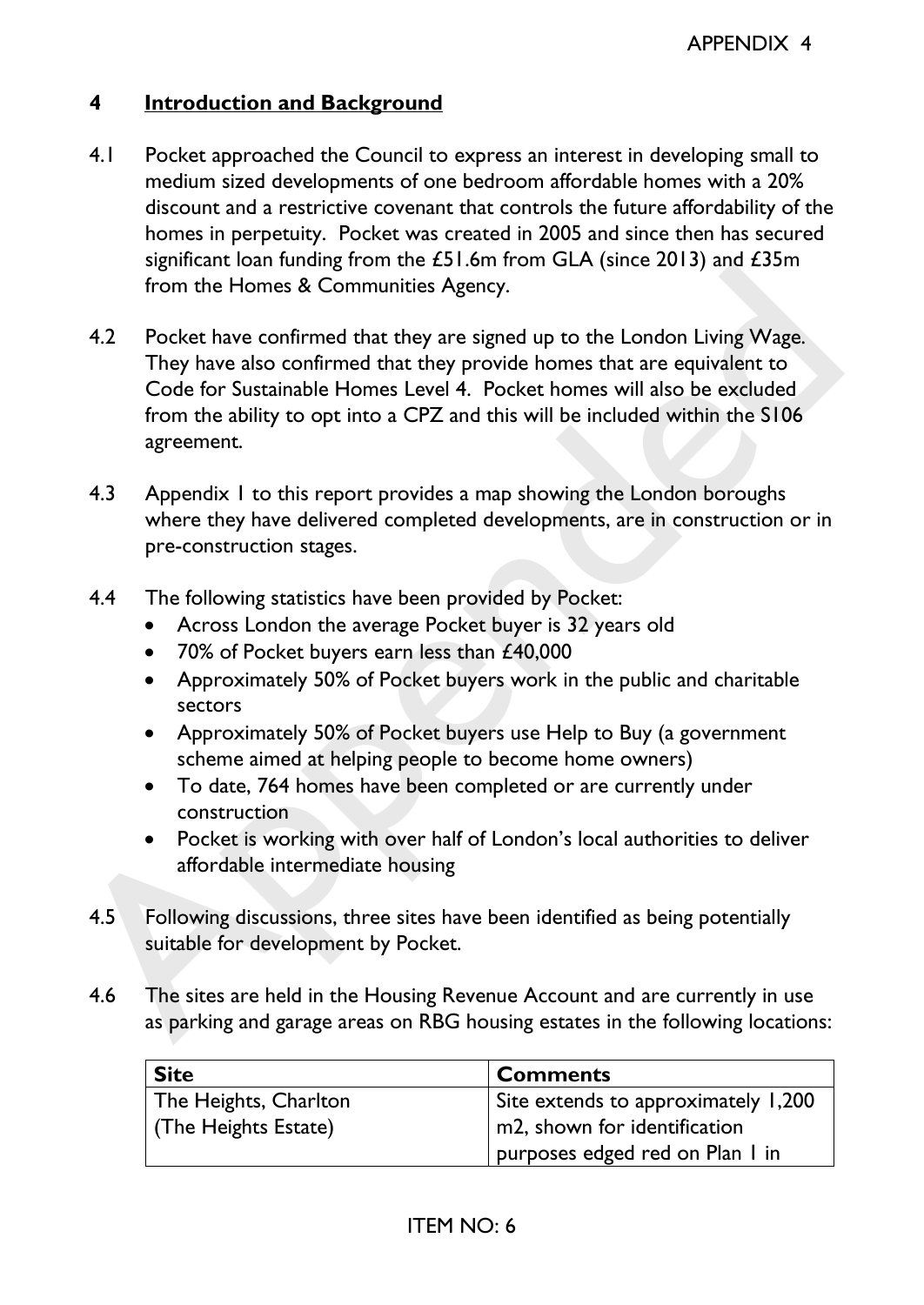|                                                                                                                                                                                                               | Appendix 2 and in the site photos in<br>Appendix 3<br>Pocket's appraisal of the site<br>indicates that, subject to planning, it<br>would be suitable for a four-storey<br>development comprising 45 one-                                                                                                                             |
|---------------------------------------------------------------------------------------------------------------------------------------------------------------------------------------------------------------|--------------------------------------------------------------------------------------------------------------------------------------------------------------------------------------------------------------------------------------------------------------------------------------------------------------------------------------|
|                                                                                                                                                                                                               | bedroom units.                                                                                                                                                                                                                                                                                                                       |
| Kidbrooke Park Close, Kidbrooke<br>(Kidbrooke Park Estate)                                                                                                                                                    | Two parcels of land extending to<br>approximately 2,100 m2, shown for<br>identification purposes edged red on<br>Plan 2 in Appendix 2 and in the site<br>photos in Appendix 3.                                                                                                                                                       |
|                                                                                                                                                                                                               | Pocket's appraisal of the site<br>indicates that, subject to planning, it<br>would be suitable for two three-<br>storey blocks comprising a total of<br>46 one-bedroom units.                                                                                                                                                        |
| Quince Road, Lewisham<br>(Orchard Estate)                                                                                                                                                                     | Site extends to approximately 1,250<br>m2, shown for identification<br>purposes edged red on Plan 3 in<br>Appendix 2 and in the site photos in<br>Appendix 3.<br>Pocket's appraisal of the site<br>indicates that, subject to planning, it<br>would be suitable for a six-storey<br>development comprising 60 one-<br>bedroom units. |
|                                                                                                                                                                                                               | Pocket developments consist primarily of one-bedroom flats with a floor area<br>of approximately 38 square metres. This is slightly above the space standard                                                                                                                                                                         |
| set out in the London Plan for one-bedroom one-person dwellings with<br>shower rooms rather than bathrooms, which is 37 square metres.<br>the following features into the design:<br><b>Oversized windows</b> | Pocket aims to maximise use and provide a sense of space, by incorporating                                                                                                                                                                                                                                                           |

- 4.7 Pocket developments consist primarily of one-bedroom flats with a floor area of approximately 38 square metres. This is slightly above the space standard set out in the London Plan for one-bedroom one-person dwellings with shower rooms rather than bathrooms, which is 37 square metres.
- 4.8 Pocket aims to maximise use and provide a sense of space, by incorporating the following features into the design:
	- Oversized windows
	- Hallway & storage space
	- Separate bedroom with space for a double bed
	- Wet room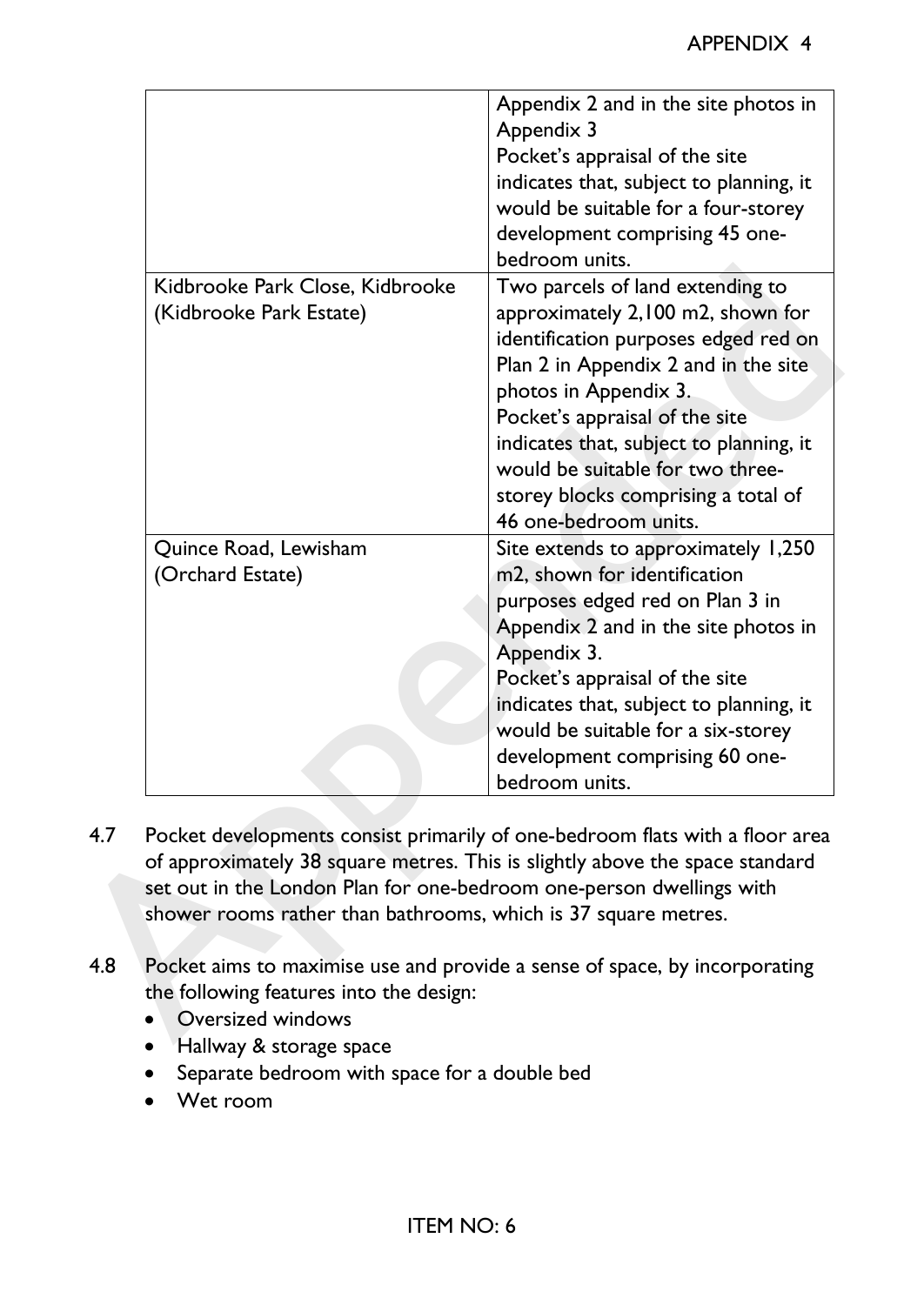- 4.9 Pocket homes are built for sale on a long leasehold basis and are classified as intermediate affordable housing. Pocket buyers own 100% of their homes; there is no shared equity.
- 4.10 Annex 2 of the National Planning Policy Framework (NPPF) includes a definition of affordable housing which was also incorporated into the current London Plan 2016. The draft London Plan issued in December 2017 also includes the same definition as the adopted London Plan. The definition is:
- *4.10.1'Affordable housing: Social rented, affordable rented and intermediate housing, provided to eligible households whose needs are not met by the market. Eligibility is determined with regard to local incomes and local house prices. Affordable housing should include provisions to remain at an affordable price for future eligible households or for the subsidy to be recycled for alternative affordable housing provision.*  Lation can revive the case of the house control includes the same definition as the adopted London Plan. The definition is:<br>
4.10.1 'Affordable housing: Social rented, affordable rented and intermediate housing.<br>
4.10.1 'A
	- 4.10.2*….Intermediate housing is homes for sale and rent provided at a cost above social rent, but below market levels subject to the criteria in the Affordable Housing definition above. These can include shared equity (shared ownership and equity loans), other low cost homes for sale and intermediate rent, but not affordable rented housing.'*
	- 4.11 The recent consultation for the NPPF in March 2018 has created a revised definition of affordable housing, which provides an additional definition; 'Discounted Market Sales Housing' as follows:
	- *4.11.1'Discounted Market Sales Housing is that sold at a discount of at least 20% below local market value. Eligibility is determined with regard to local incomes and house prices. Where provisions are in place for the homes to remain at a discount for future eligible households.'*
	- 4.12 Pocket ensures that its homes qualify as affordable housing under the current NPPF/London Plan and the draft London Plan and NPPF definitions by satisfying the three key criteria:
	- 4.13 Restricted eligibility

Pocket Homes are available only to first-time buyers, with no other property interests, who live or work within the borough where the development is situated and whose earnings are below the affordability threshold for intermediate housing, which is currently *up to* £90,000 per annum albeit 70% of Pocket buyers have incomes of less than £40,000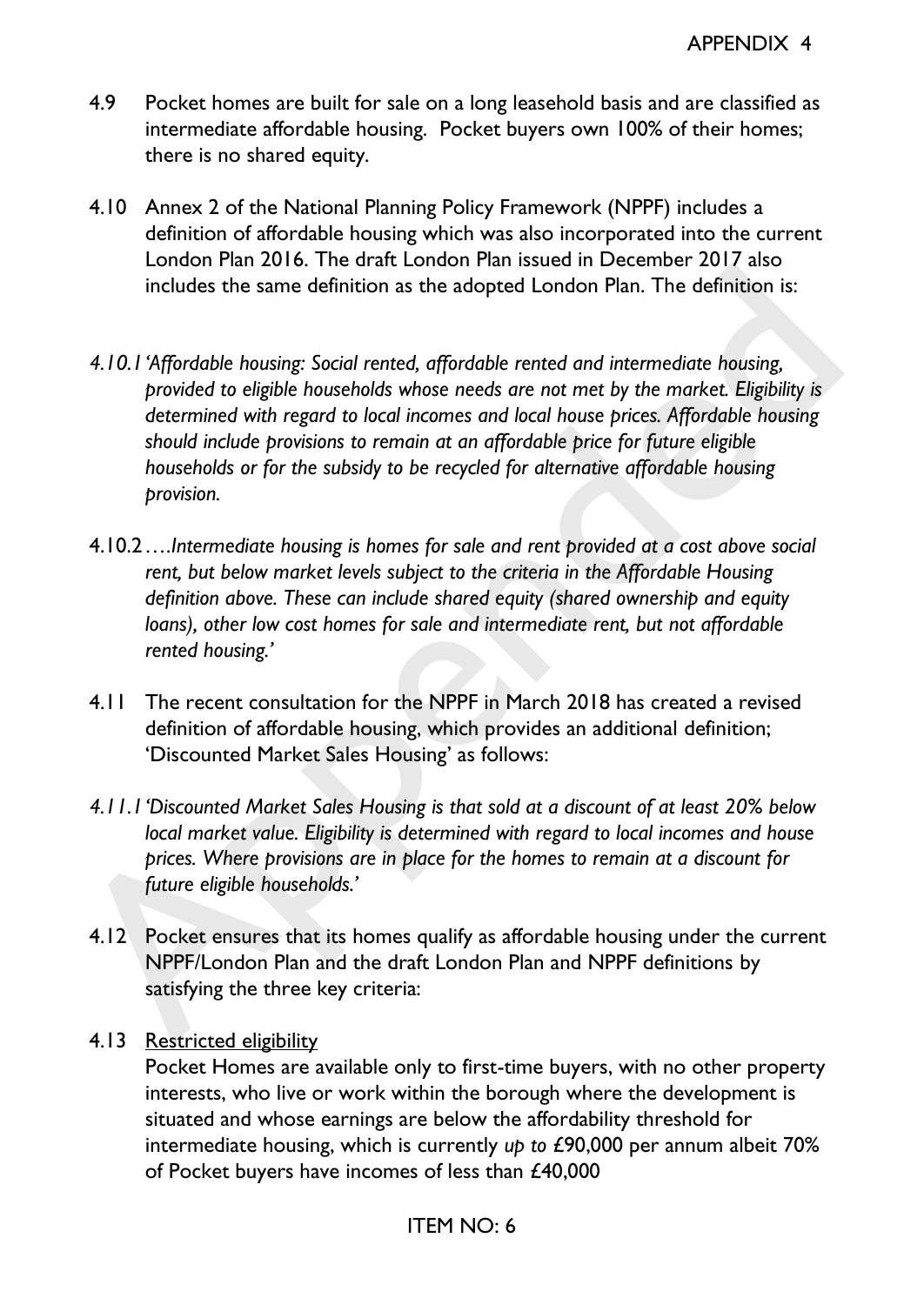4.14 Provisions in place for properties to remain at an affordable price Pocket homes cannot be sold within the first year of ownership and restrictions in the lease ensure that owners can only sell their homes to purchasers who meet the eligibility criteria. This ensures that the homes remain affordable in perpetuity and available to the target group. Subletting is prohibited other than in very exceptional circumstances of hardship. Pocket undertakes an annual verification check to ensure that owners are actually in occupation of their homes.

### 4.15 Cost below market levels

Pocket's mechanism for ensuring that homes are affordable to the target group is to discount sale prices by a minimum of 20% compared to similar properties for sale in the locality. As all of the flats within the development are offered for sale on this basis, each development provides 100% affordable housing.

4.16 In August 2017, The Mayor of London invested agreed additional loan funding of £25m (taking the total GLA loan investment to £51.6m) to Pocket to help secure the provision of at least 1,059 new homes by March 2021. A third of these units are expected to be built using modular construction, a process that involves building 'modules' off-site in controlled conditions and transporting them to site for final assembly. occupation of their homes.<br>
A.15 Cost below market levels<br>
Pocket's mechanism for ensuring that homes are affordable to the target<br>
pocket's mechanism for ensuring that homes are affordable to the target<br>
group is to disco

### **5 Consultation**

- 5.1 Section 105 of the Housing Act 1985 provides that the Council must consult with those of its secure tenants who are likely to be substantially affected by a matter of 'housing management'.
- 5.2 It is for the Council to determine what constitutes 'housing management', but it is clear that a change of amenity would result if the Council were to dispose of areas of land that have historically been used for parking and garages. In addition, the associated works or capital receipts may improve a number of other amenities available to residents – play areas, community gardens and landscaping.
- 5.3 Consultation must be undertaken when proposals are still at the formative stage and sufficient time and reasons are given to those being consulted to enable them to provide a meaningful response and for those responses to be considered as part of the decision-making. 28 days is generally considered as reasonable and is consistent with the Councils general approach to consultation exercises.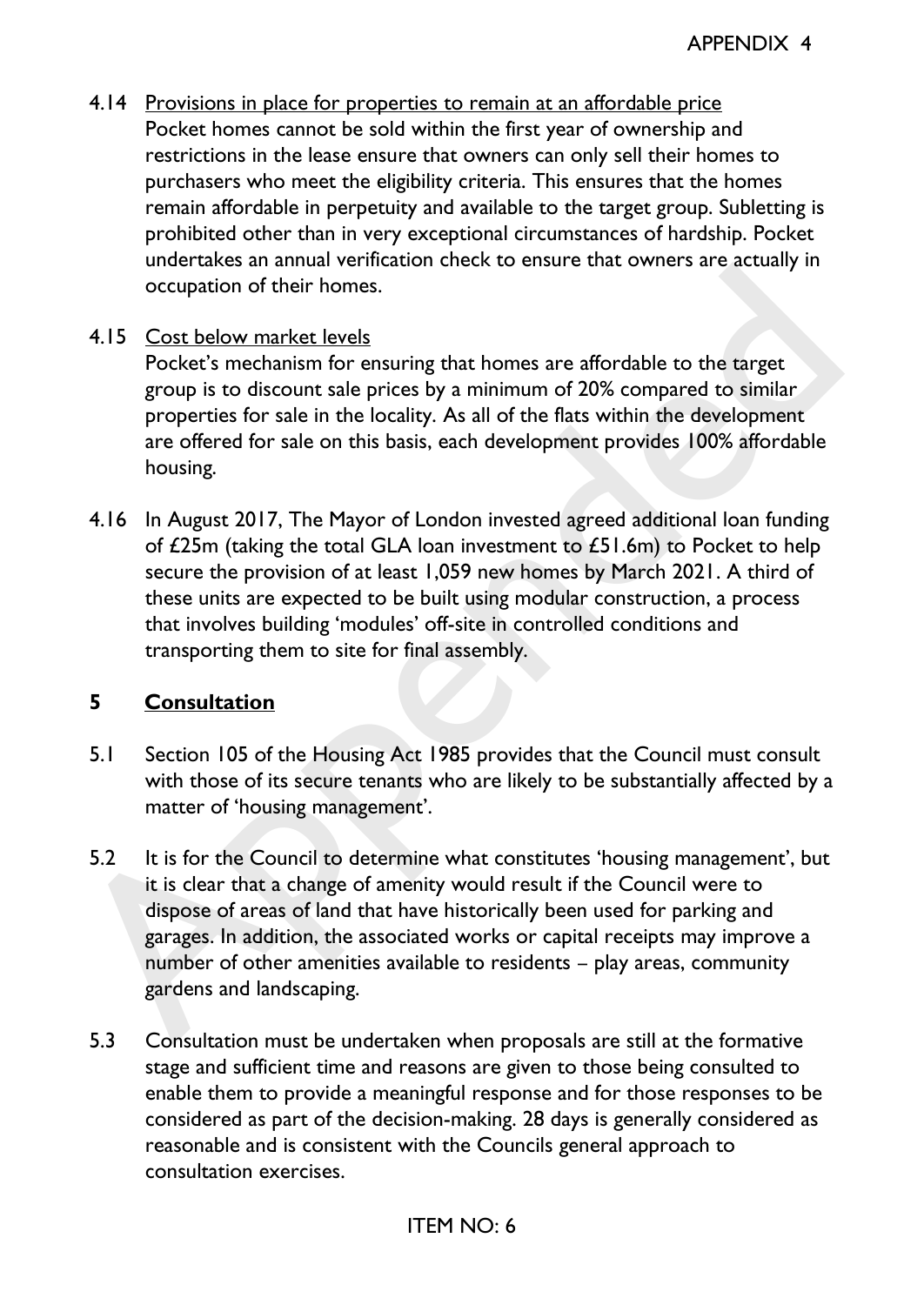5.4 The Council does not have a duty to consult with leaseholders but it would be good practice to do so particularly as these homes will require planning consent and the consultation exercise may highlight the kind of representations that may be made in respect of any planning application.

# **6 Available Options**

- 6.1 Retain Sites in Existing Use
- 6.1.1 The Council could choose to do nothing and retain the sites in their existing use. This would result in a missed opportunity to optimise the use of the sites and is not recommended.
- 6.2 Dispose of Sites on the Open Market
- 6.2.1 The sites could be offered for sale to private developers on the open market. If this option is pursued, the Council could secure a capital receipt and there would be an opportunity to secure policy compliant affordable housing via the planning process. Under current policy, the maximum amount of affordable housing achievable would be 35%. 6.1 Retain Sites in Existing Use<br>
6.1. The Council could choose to do nothing and retain the sites in their existing<br>
10. This would result rat in sitsed opportunity to optimise the use of the sites<br>
and is not recommended
	- 6.3 Develop Sites under LA New Build Scheme
	- 6.3.1 The Council could develop the sites itself via the Local Authority New Build programme. This option would provide 100% affordable housing but would be subject to the availability of funding and would not generate a capital receipt to the Council.
	- 6.4 Dispose of Sites to Pocket Living
	- 6.4.1 Disposal of the sites to Pocket would generate a capital receipt to the Council and provide 100% affordable housing comprising an estimated 151 intermediate affordable one-bedroom units.
	- 6.4.2 The estimated number of units is based on Pocket's initial appraisal of the sites. Disposals will be subject to Pocket securing planning permission on each of the sites and unit numbers may increase or decrease following detailed discussions with RBG planners and submission of formal planning applications.

# <span id="page-6-0"></span>**7 Preferred Option and Reason for Recommendations**

- 7.1 Option [6.4](#page-6-0) is the preferred option for the following reasons:
	- Land use will be optimised and 100% intermediate affordable housing will be delivered on the sites.
	- A capital receipt will be generated.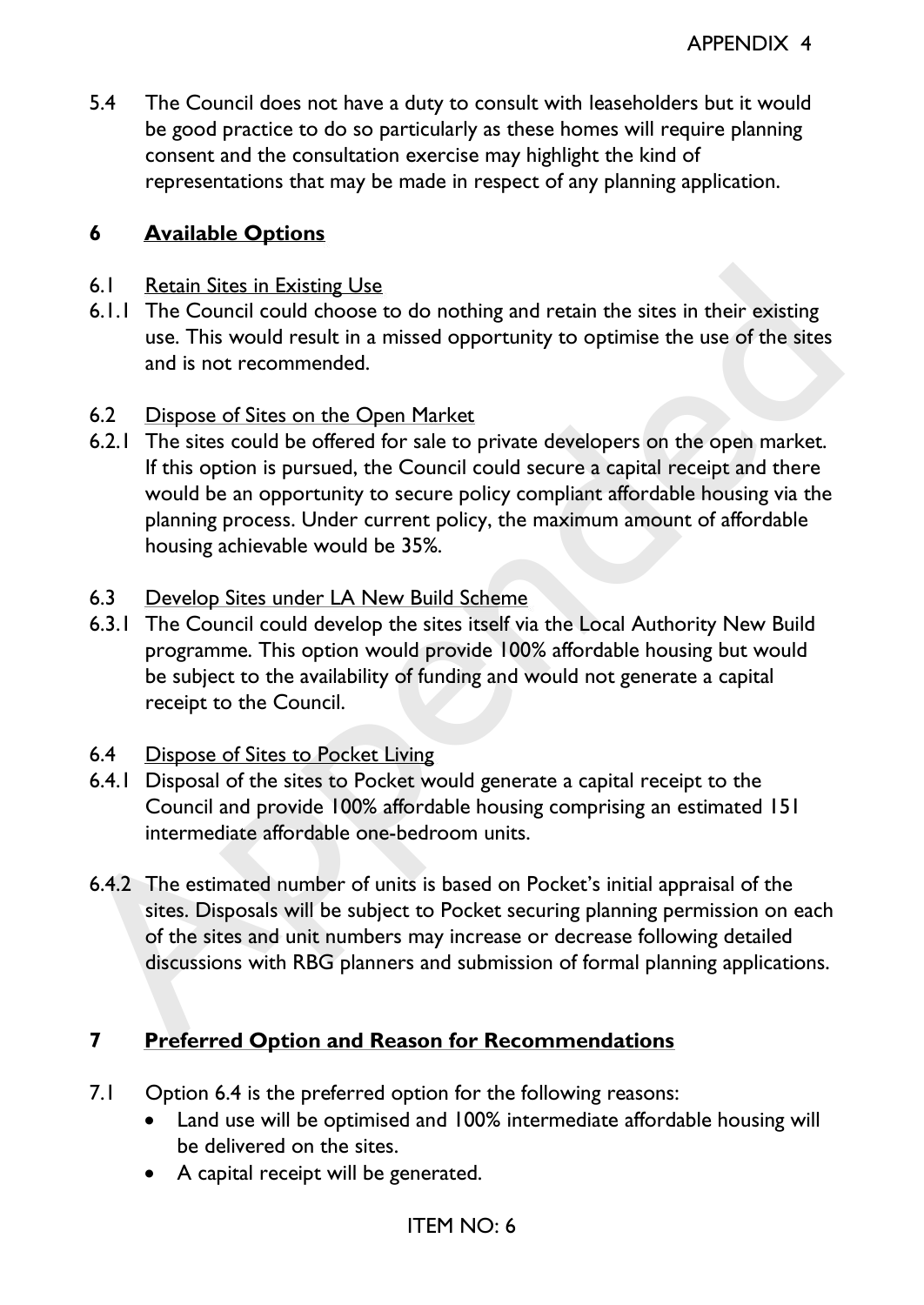The risk to RBG will be minimal because the Council will have no direct involvement in funding or delivering the developments once the sites have been sold to Pocket.

### **8 Next Steps: Communication and Implementation of the Decision**

- 8.1 If recommendations 1.1 to 1.9 are agreed, the following actions will be taken:
- 8.2 Tenants and leaseholders on the three affected estates will be consulted about the proposed disposals.
- 8.3 Subject to the outcome of the consultations, detailed terms will be negotiated with Pocket to secure the best consideration reasonably obtainable.
- 8.4 The agreed terms (which will be on a subject to planning basis) will be reported to the Director of Regeneration, Enterprise and Skills for final approval in consultation with the Cabinet Member.

### **9 Comments of the Director of Housing and Safer Communities**

- 9.1 For all three sites, lack of adequate parking provision has become a major issue. Consequently, proposals that reduce parking are likely to be met with some opposition. The only parking control measures in place at present are in respect of Quince Road where a CPZ between the hours of 12 and 2 pm has been introduced, and an extended CPZ at Kidbrooke Park Close. The Director of Housing and Safer Communities would need to consider options for managing the parking on the affected estates. At present estate, residents are not charged for parking within the estate. **Examples and lease the consideration** of the division of the division of the division of the game and a shall be considered about the proposed disposals.<br> **Assume the proposed disposals.**<br> **Assume the consideration of the** 
	- 9.2 There is significant demand for affordable housing in all three sites. Consideration can be given in the consultation as to whether first refusal can be given to residents affected by the development.
	- 9.3 Quince Road SE13: Part of the proposed site for disposal includes underground garages. 50% of those garages are in use and with a waiting list for the remainder once they have been repaired. Should a decision to dispose be made and following the statutory consultation with tenants, Notice to quit the garages would need to be served on the users. The lettings are nonsecure and therefore there is no right of use for the garages. It may be necessary however to obtain a possession order through the courts should any tenants refuse to vacate. There are also other amenities on this estate, such as the communal garden, that may benefit from investment.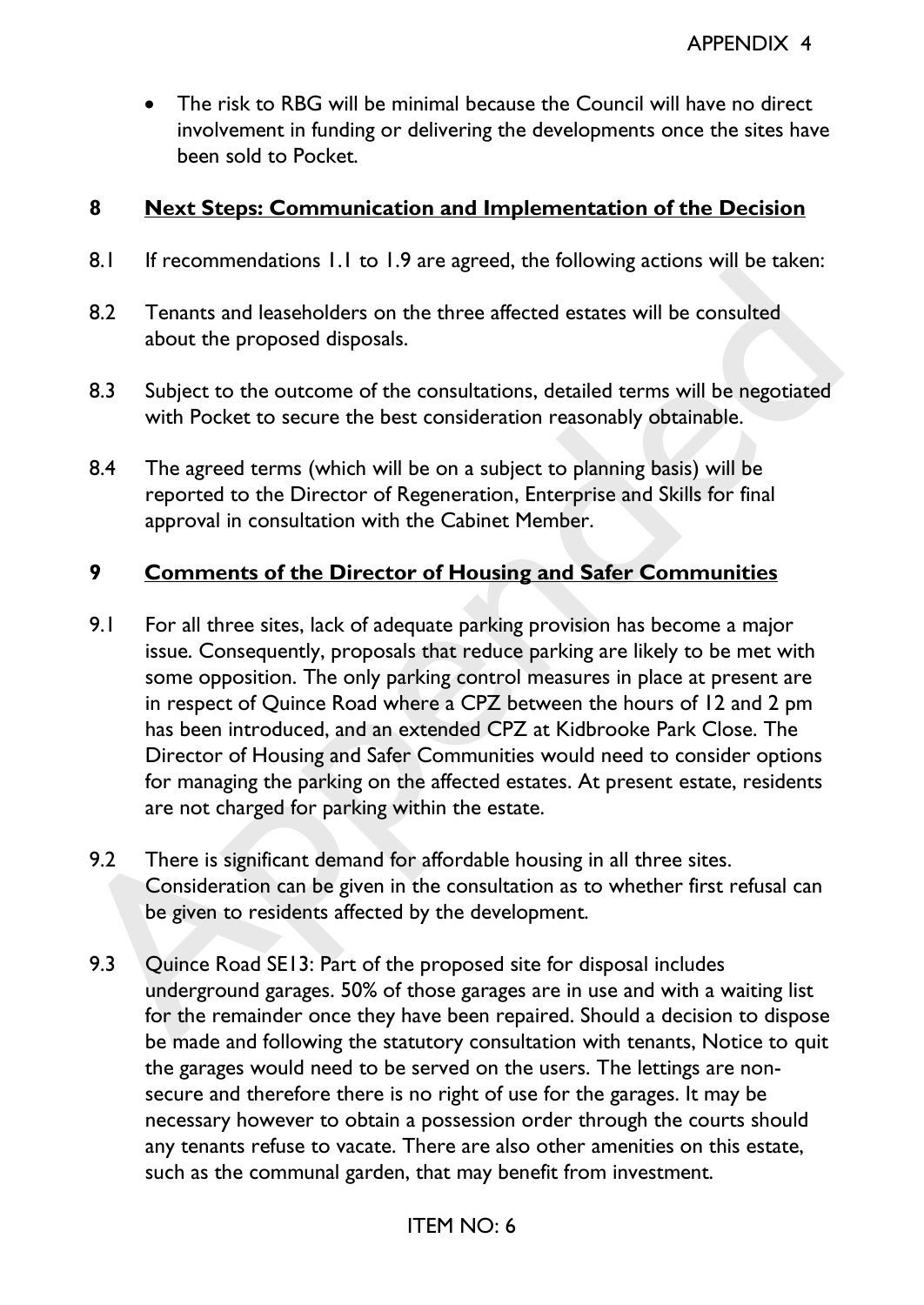- 9.4 The Heights: The Council has invested significant amounts of money improving the properties at The Heights and plans to conclude the work with environmental improvements. Planning approval has been obtained by Goundworks and includes part of the site under consideration for disposal to Pocket Living. There is a current expectation by residents that parking facilities will form part of the improvements. The consultation exercise will look at how existing proposals can be improved through the use of capital receipt to improve parking availability across the area of the whole estate.
- 9.5 Kidbrooke Park Close: 50% of the garages are in use. Should a decision to dispose be made and following the statutory consultation with tenants, Notice to Quit the garages would need to be served on the users. The lettings are non-secure and therefore there is no right of use for the garages. It may be necessary however to obtain a possession order through the courts should any tenants refuse to vacate.

|                                               | lettings are non-secure and therefore there is no right of use for the garages.<br>It may be necessary however to obtain a possession order through the courts<br>should any tenants refuse to vacate.<br><b>Cross-Cutting Issues and Implications</b>                                                                                                                                                                                                                                                                                                                                                                                                                                                                                                                                                                                                                           |                                                                               |
|-----------------------------------------------|----------------------------------------------------------------------------------------------------------------------------------------------------------------------------------------------------------------------------------------------------------------------------------------------------------------------------------------------------------------------------------------------------------------------------------------------------------------------------------------------------------------------------------------------------------------------------------------------------------------------------------------------------------------------------------------------------------------------------------------------------------------------------------------------------------------------------------------------------------------------------------|-------------------------------------------------------------------------------|
| <b>Issue</b>                                  | <b>Implications</b>                                                                                                                                                                                                                                                                                                                                                                                                                                                                                                                                                                                                                                                                                                                                                                                                                                                              | <b>Sign-off</b>                                                               |
| <b>Legal including</b><br>Human Rights<br>Act | Section 1 of the Localism Act 2011 grants<br>to the Council a general power of<br>competence that enables it to do<br>anything an individual may do although<br>the proper exercise of this power is still<br>subject to those limitations that existed<br>before the coming into effect of that<br>section.<br>The important limitation in these<br>circumstances is that, under s123 of the<br>Local Government Act 1972, the specific<br>consent of the secretary of state to the<br>terms of the transaction is required<br>unless the consideration for the disposal<br>is the best consideration reasonably<br>obtainable. In the opinion of the<br>Council's agents involved in negotiating<br>this transaction (given at paragraph 6.4.1)<br>and 6.4.2 of the confidential appendix)<br>this requirement to achieve the best<br>consideration reasonably obtainable will | Eleanor Penn,<br><b>Assistant Head</b><br>of Legal<br>Services,<br>26/06/2018 |

# **10 Cross-Cutting Issues and Implications**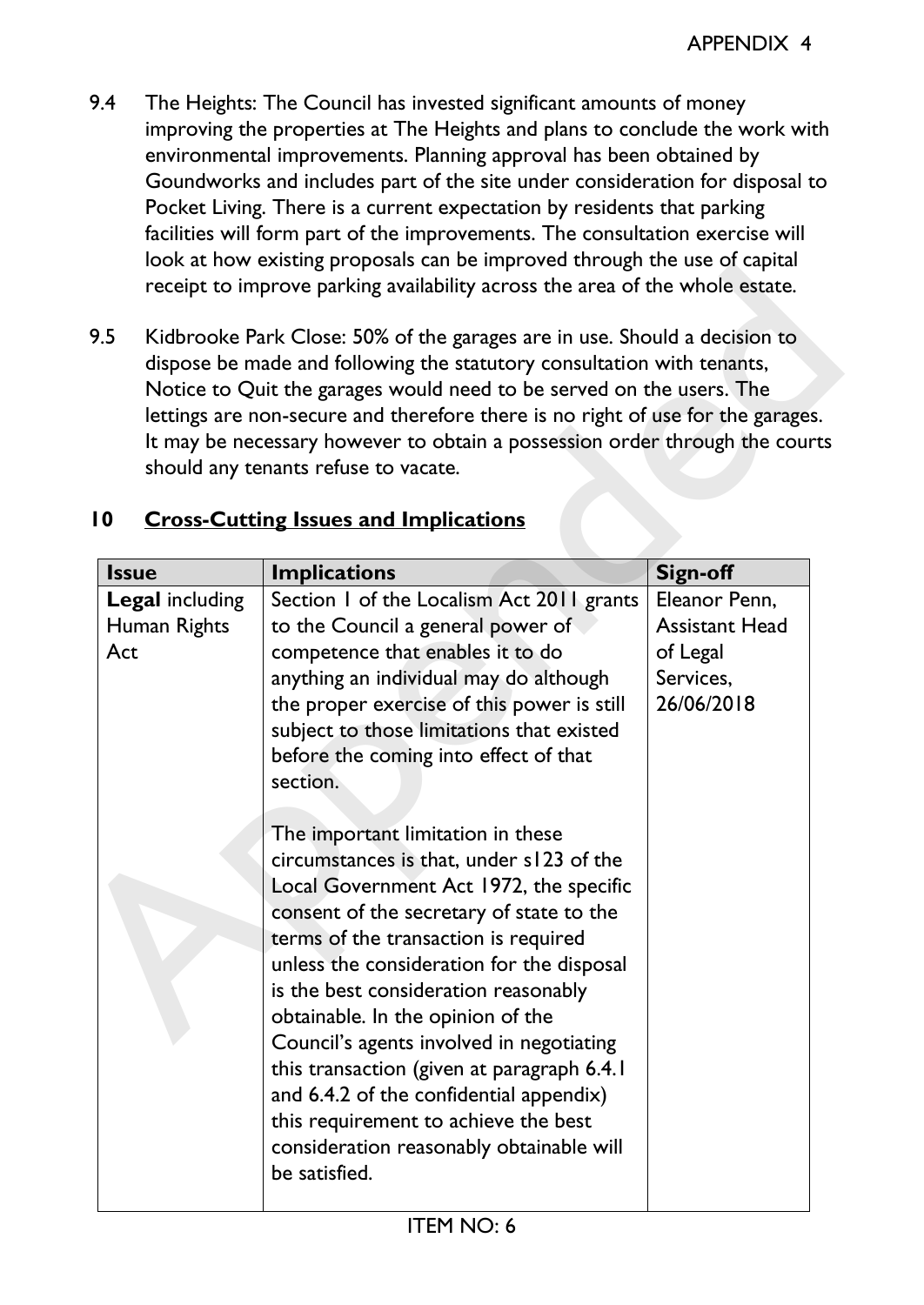|                                                                                   | The Council must be satisfied that its<br>resources in its stewardship are being<br>used correctly and are value for money<br>for the Council. Although the terms of<br>the proposed disposals come within the<br>terms of the General Disposal Consent,<br>the decision to use the Council's powers<br>in granting such disposals is subject to an<br>overarching requirement to comply with<br>the obligations arising out of the<br>Council's fiduciary duty. This duty to<br>local taxpayers concerning the<br>stewardship of public monies and assets<br>is to ensure that Council resources are |                                                               |
|-----------------------------------------------------------------------------------|-------------------------------------------------------------------------------------------------------------------------------------------------------------------------------------------------------------------------------------------------------------------------------------------------------------------------------------------------------------------------------------------------------------------------------------------------------------------------------------------------------------------------------------------------------------------------------------------------------|---------------------------------------------------------------|
|                                                                                   | used economically and efficiently.<br>The report notes that tenants Council<br>and leaseholders of the Council are likely<br>to be affected by the proposal. The<br>framework for consulting with them is<br>set out in paragraph 5 of the report.<br>Failure to consult appropriately could<br>result in a successful challenge of the<br>Council's final decision.                                                                                                                                                                                                                                  |                                                               |
|                                                                                   | Cabinet is authorised to make the<br>decision requested in this report<br>pursuant to Part 3 of the Council's<br>Constitution.                                                                                                                                                                                                                                                                                                                                                                                                                                                                        |                                                               |
| <b>Finance and</b><br>other resources<br>including<br>procurement<br>implications | Cabinet is requested to agree in principle<br>to the disposal of three sites to Pocket<br>Living Limited and to delegate authority<br>to agree detailed terms for each disposal<br>to the Director of Regeneration,<br>Enterprise and Skills, in consultation with<br>the Cabinet Member and taking in to<br>consideration the consultation outcomes.                                                                                                                                                                                                                                                 | Jason Coniam,<br>Senior Principal<br>Accountant<br>21/06/2018 |
|                                                                                   | Cabinet is also requested to agree to<br>delegate authority to report on the<br>consultation to the Director of Housing<br>and Safer Communities in consultation<br>with the Cabinet Member.                                                                                                                                                                                                                                                                                                                                                                                                          |                                                               |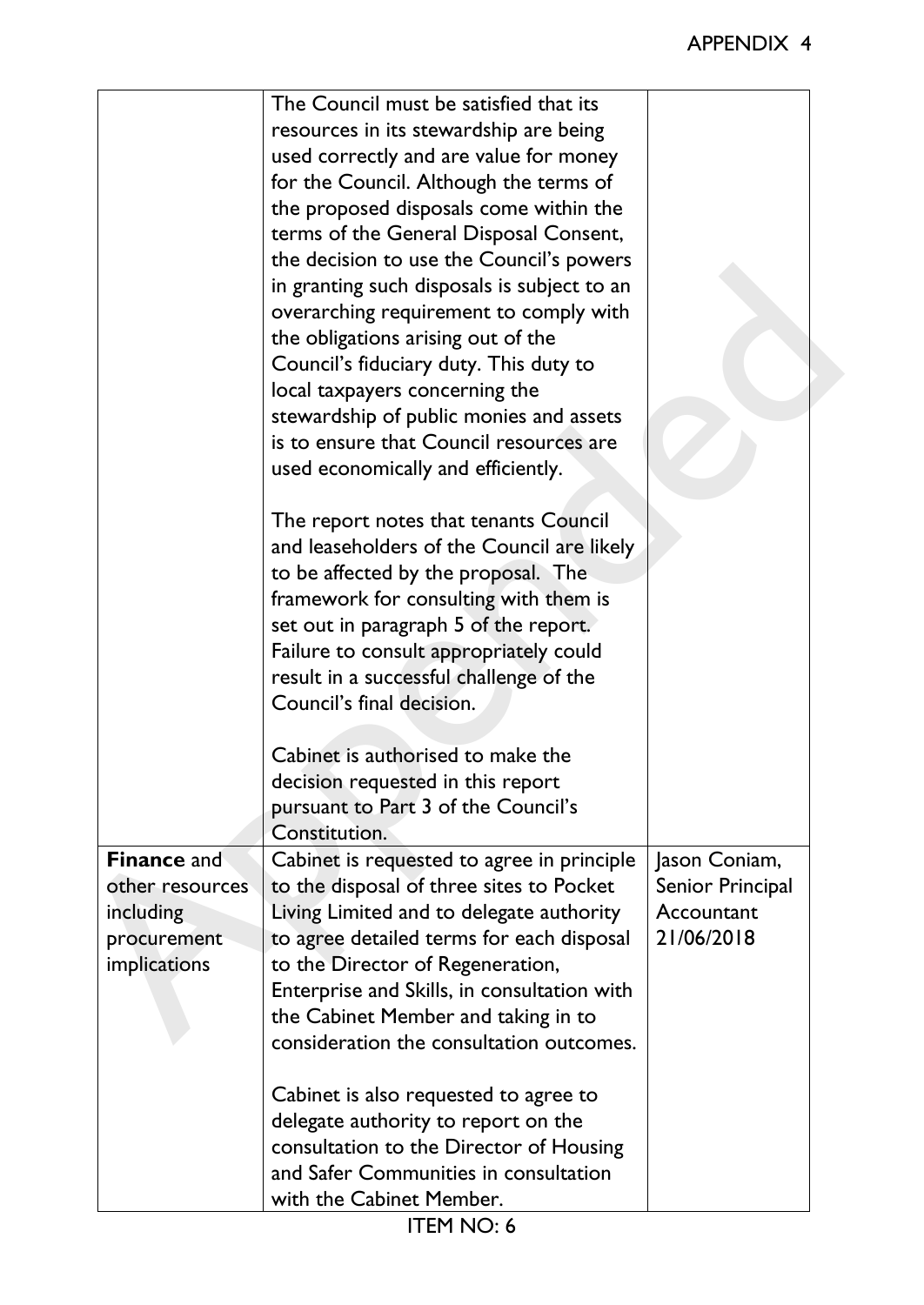|                   | receipts and help support the funding of<br>the RTB programme.<br>This report does constitute a key<br>decision and will not impact on any other<br>budgets or resources. |                         |
|-------------------|---------------------------------------------------------------------------------------------------------------------------------------------------------------------------|-------------------------|
| <b>Equalities</b> | The decisions recommended through this<br>paper have a remote or low relevance to<br>the substance of the Equality Act. There<br>is no apparent equality impact on end    | Gary Stevens,<br>Valuer |